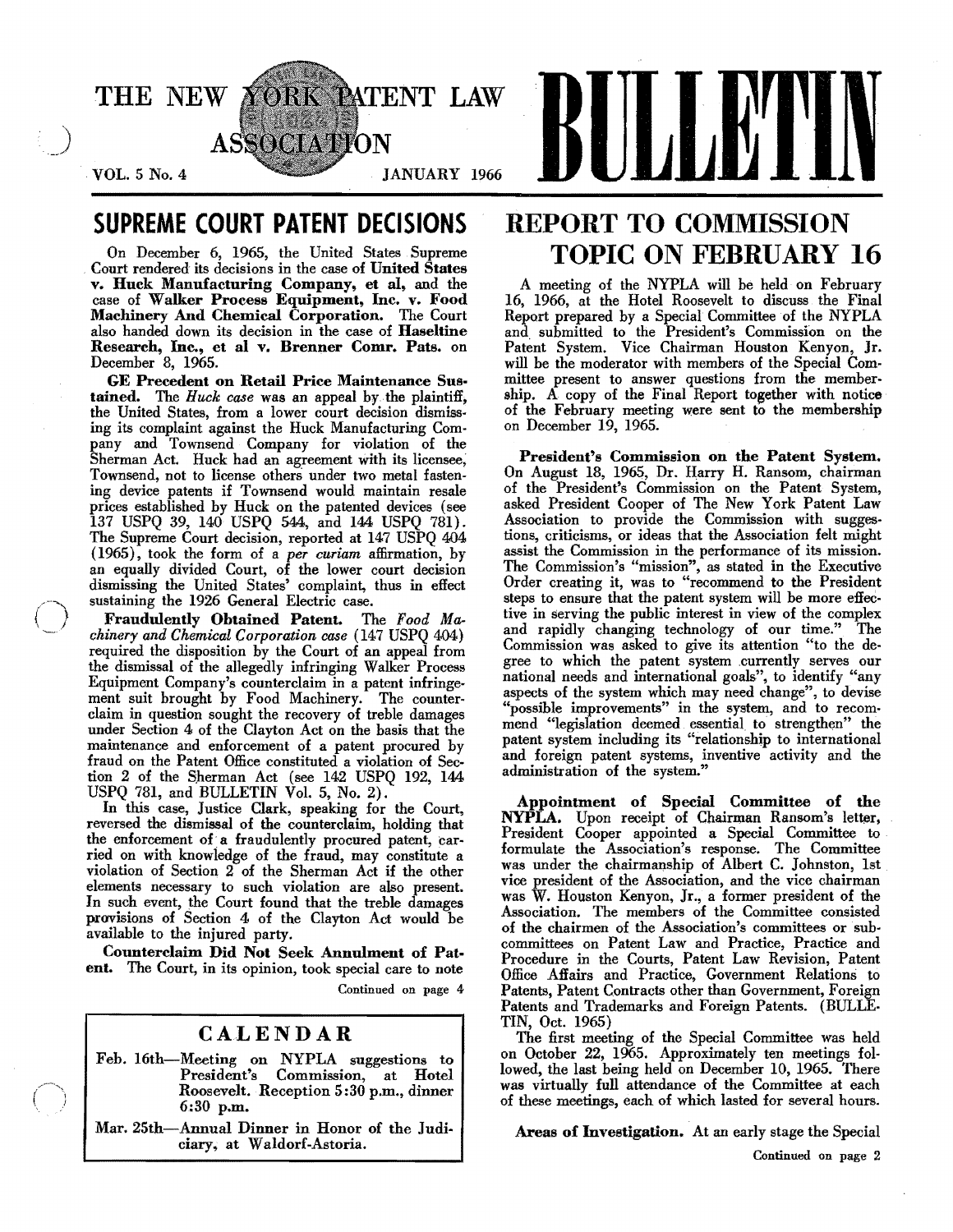# *edUol'ial*

Regardless of what one's opinions are on the merits of the proposals submitted on behalf of the Association to the President's Commission on the Patent System, the special committee appointed by President Cooper is to be commended for its efforts. The committee's approach of concentrating on a few important areas instead of trying to cover the field was salutary.

No doubt the committee and the Board of Governors recognize that the positions taken in the report are controversial. But this is all to the good, for it is essential that we all become intimately concerned with the future course of the patent system and a little stimulus will be of help. Whatever their nature, changes now appear inevitable and when the Commission turns in its final report a flurry of legislative proposals can be expected. It be· hooves us to be ready for these proposals, and to be informed sufficiently to render critical judgment at the proper time. .

The February meeting of the Association will be devoted to a discussion of the special. committee's report and will provide an excellent opportunity to "get on board." Everyone should attend. We also believe that every member should be afforded the opportunity to express his own views and to be aware of those of his fellow members, and these pages provide a perfect medium for that purpose. We would welcome your comments.

*Comments from Members* 

Editor, NYPLA BULLETIN:

The present practice' with respect to time for response to final rejections in patent applications is not entirely satisfactory. The practice is to set a shortened time of three months for response, and even the previous short· ened time of four months has created frequent adminis· trative problems, both on the part of attorneys and on the part of the Patent Office, with respect to extensions of time and whether or not to take appeals (the fee for which is now \$50.00).

A proposal has been made to the Commissioner of Patents that in the case of a final Office action wherein a shortened statutory period for reply is set and an Amendment Under Rule 116 is submitted, the time for response by way of appeal to the final rejection should be extended either to a period of six months from the date of the final rej ection or to a period of two months from the date of the Examiner's response to the amendment, whichever is shorter.

It is believed that this proposal, if adopted, would minimize many practical difficulties of communication between patent attorney and client, and between patent attorney and Examiner.

-RICHARD W. BLUM

## **NYPLA REPORT TO THE PRESIDENT'S COMMISSION TO BE DISCUSSED AT THE FEBRUARY MEETING**

Continued from page 1

Committee decided to recommend that the comments to be submitted to the President's Commission should' be limited to three areas considered to be of paramount importance: examination procedure, adjudication in the courts, and the rights of individual inventors. The Com· mittee also made two policy decisions: (1) it would not shrink from proposals it deemed necessary merely be· cause they were novel or sweeping, and (2) it would take an unambiguous position for or against each proposal considered worthy of discussion and avoid suggesting merely that the President's Commission "study" or "consider" something.

The procedure which was followed in formulating the Committee's Report was to assign each of the three selected main topics to a subcommittee for study and preliminary report. The subject of examination procedure was delegated to Messrs. Kelton, Shipman,. and Weise; that of adjudication in the Courts to Messrs. Barnes, Chernoff, and Woodward; that of the rights of inventors to Messrs. Johnston and Remsen. Each of these canvassed the respective Association committee of which he was chairman or subchairman, and brought up for consideration the consensus of the thinking and views of his committee. These were threshed out in detail by the full Committee. As agreement was reached on special topics, a draft of language to appear in a report was circulated and became the subject of sentence· by·sentence discussion at a succeeding meeting. Amended drafts were circulated and discussed until concurrence of the entire Committee on the language to be used was reached.

The Special Committee was unanimous upon every point except one. While unanimously agreed. that interferences in the Patent Office should be abolished, it was

equally divided between those who favored abolition of interferences in the Courts and, on the other hand, those who favored the limited interference procedure in the Courts which now appears in the Final Report.

Adoption of Final Report by the Board of Governors. The recommendations of the Special Committee came before the Board of Governors December 13, 1965. Every member of the Board of Governors was present (except Mr. Nolte who was ill), together with most of the members of the Special Committee. The conclusions of the Report, including the issue on which the Special Committee was divided, were discussed at length. The Board of Governors voted to adopt the report including the proposal for interference procedures in the Courts which now appears under *Proposal No.2*  of the Report.

The Report was drawn up under some pressure because of informal advice from Washington that any comments offered by our Association would have to be in the Commission's hand by about December 15, 1965, in order to be considered. The shortness of time made a general Association referendum or special meeting out of the question. The choice for the Board of Governors was either to advise Dr. Ransom that the views of this Association could not be ascertained within the limited time available, or else to transmit to him a consensus of the views of the Board and of its Special Committee, deferring to an early date a meeting of the entire Association to debate the proposals so advanced. The latter course seemed the obvious choice.

In a statement to the BULLETIN, Mr. Kenyon expressed the belief that the proposals forwarded by the Board of Governors and the Special Committee in the Final Report merit the consideration of all members of The New York Patent Law Association.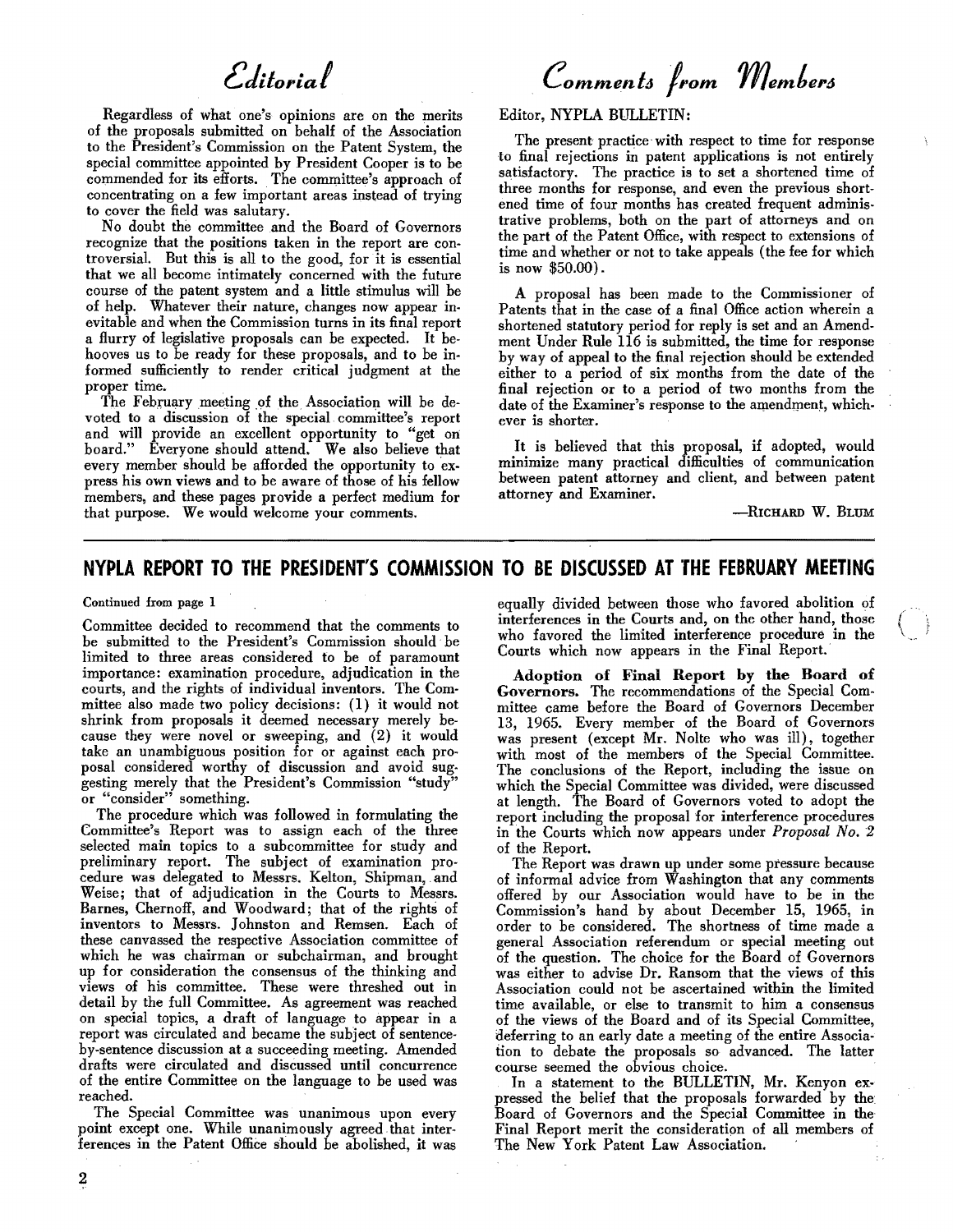## ·**THE BOARD OF GOVERNORS**

The Board of Governors met on December 13, 1965. The Board approved for membership eight attorneys whose names were presented by the Committee on Membership.  $\bullet \bullet \bullet$  The Committee on Meetings reported an unusually fine attendance at both the dinner for the Commissioner and at the Forum dinner dealing with patent tax problems. The committee also reported informally on the rising cost of meetings, indicating that over the past five years hotel costs alone had increased 20.30%.

The principal business of the meeting was the con· sideration of the proposed report containing suggestions to the President's Commission on the Patent System as prepared by the NYPLA special committee designated for that purpose, which committee was represented at the meeting by Albert C. Johnston, W. Houston Kenyon, Jr., William J. Barnes, Daniel P. Chernoff, and John R. Shipman. After a review of the proposed report (which the Board members had previously studied) and a lengthy discussion of various phases of it, a number of changes were agreed upon between the committee and the Board. The Board then approved the report as amended, and arranged for the mailing of copies to members of the Association.

Mr. Halle of the Committee on Meetings announced that the February dinner-meeting would be devoted to a consideration of the report.

## **ANNUAL DINNER-DANCE A FESTIVE OCCASION**



Over 200 NYPLA members and their guests filled the Hotel Pierre's Roof Garden to capacity on the occasion of the Association's Annual Dinner-Dance, December 3,  $1965.$ 

Cocktails, dinner, and dancing to the music of the Ben Cutler orchestra was the program for the event. With rhythms ranging from waltz to watusi, the dance floor was kept occupied for the entire evening. The festivities were throughly enjoyed by all.

#### EDMUND QUINCY MOSES

Edmund Quincy Moses of Ossining, New York died on December 31, 1965, at the age of 83 after a long illness. He was a member of the firm of Moses, McGlew and Toren, and had been a member of this Association since 1922. He was a graduate of Harvard College and held hachelor and master of patent law degrees from George Washington University. He is survived by his wife, three children, two grandchildren, and two brothers.

## **RECENT CASES OF SPECIAL INTEREST**

Trademark-Ownership. A licensee-importer of goods bearing a certain trademark under a letter license agreement terminable at the will of the licensor has no rights of ownership in the mark under which he may register the mark as his own, Spencer v. VDO Instruments, Ltd., 147 USPQ 380 (6th Cir. 1965). The plaintiff registered the mark *Sum Log* for a combined speedometer and mileage recorder, and sued the defendant for trademark infringement. The District Court granted the defendant's motion for summary judgment, on the ground that the plaintiff had no interest in the mark except under a letter sales agreement granting plaintiff exclusive sales rights "so long as we are satisfied with your sales result." The 6th Circuit agreed that there was no material issue of fact and consequently summary judgment was proper. Plaintiff, under the license terminable at will, was not the owner of the mark within the meaning of 15 USC § 1051 and had no interest sufficient to enable him to register the mark.

Patent-Joint Inventors. One of two joint inventors executed a patent application in behalf of himself and his coinventor who was deceased at the time of execution. At the time of execution, no legal representative had been appointed for the deceased coinventor. The Patent Office refused to grant as the filing date, the date on which the papers were received in the Office. On petition, it was held that 35 USC §§ 116 and 117 could be combined to permit the granting of the filing date requested, In re Schwartz and Paul, 147 USPQ 394 ( Comm'r 1960). § 117 provides that a legal representative of a deceased inventor may make application for a patent in the place of the inventor. § 116 provides that a joint inventor may make application in behalf of himself and the other coinventor, when the latter "cannot be found or reached after diligent effort." The Commissioner stated that these requirements for these sections are met, where when the application is filed, no legal representative has as yet been appointed, and the legal representative executed the application as soon as he was appointed. Failure to grant the date would have deprived the American application of its Convention date.

prived the American application of its Convention date.<br>Unfair Competition. A state court action by a news-<br>non-against a predio station to opin the redio station paper against a radio station to enjoin the radio station from appropriation of the newspaper's news stories is not a claim exclusively within the jurisdiction of the federal courts and is not barred by the U. S. Supreme Court *Sears, Roebuck* case, Pottstown Publishing Co. v. Pottstown Broadcasting Co., 147 USPQ 414 (ED Pa 1955). A claim that the radio station has pirated news items gathered by the newspaper is a violation of a property right and a claim for unfair competition within the jurisdiction of the state courts. The *Sears, Roebuck* case can be distinguished because it dealt with patents, not copyrights, because it dealt with copying and not, as here, appropriation and because the defendant's conduct is unconscionable and was condemned by the Supreme Court in the *INS v. AP* case.

#### NEW MEMBERS VOTED IN BY THE BOARD OF GOVERNORS

The following new members were approved by the Board of Governors at its meeting of December 13th: James A. Curley, Arthur T. Fattibene, Alvin Fross, Leonard Kean, John W. Routh, Herbert F. Schwartz, Cami! P. Spiecens, and J. Donald Tierney.